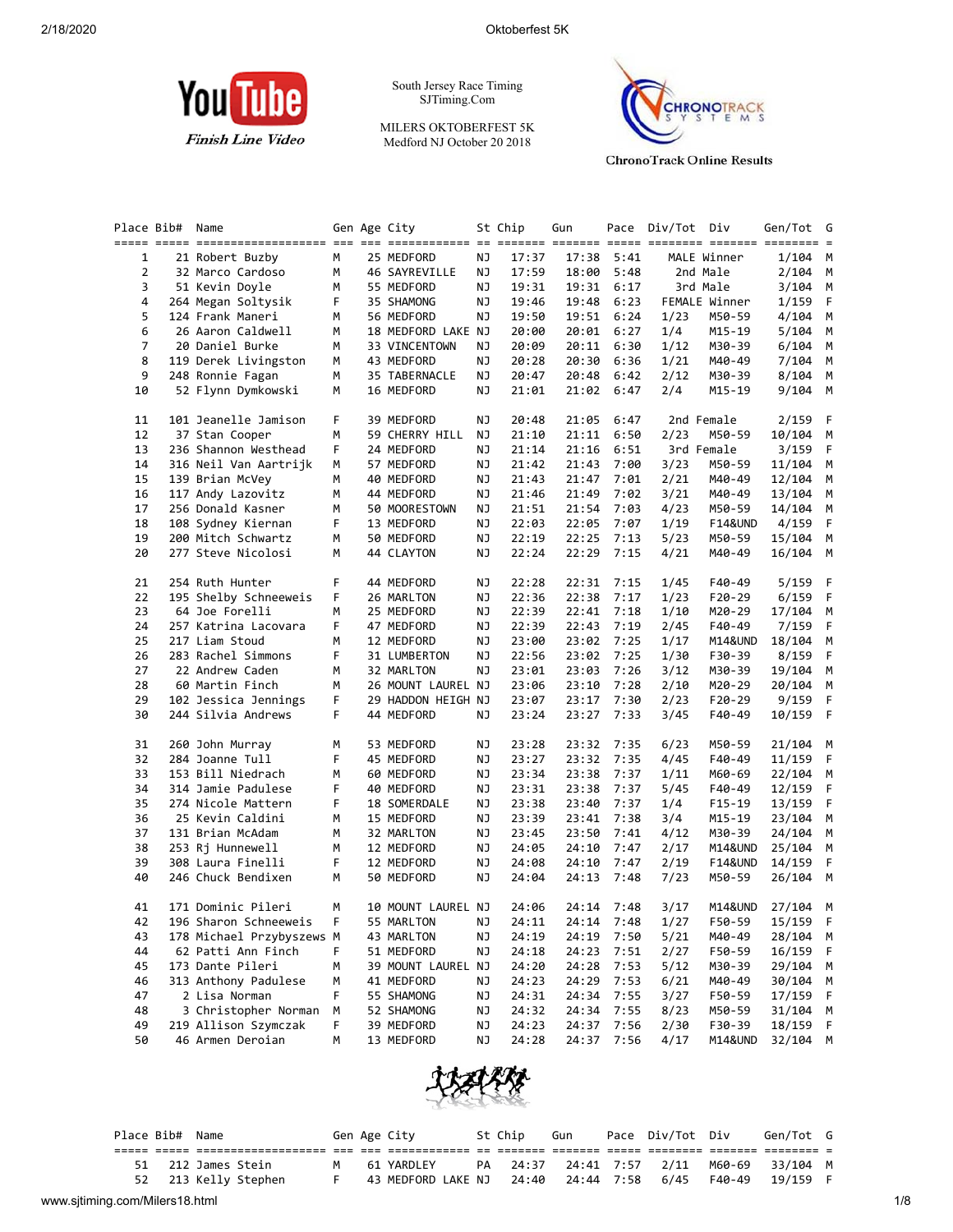| 53  | 226 Mark Thornton         | M  | 38 RIVERTON        | ΝJ        | 24:42 | 24:45 | 7:58 | 6/12  | M30-39             | 34/104 | M |
|-----|---------------------------|----|--------------------|-----------|-------|-------|------|-------|--------------------|--------|---|
| 54  | 165 Pamela Pearlman       | F  | 43 BERLIN          | NJ        | 24:39 | 24:45 | 7:58 | 7/45  | F40-49             | 20/159 | F |
| 55  | 109 Claudia Koch          | F  | 13 MEDFORD LAKE NJ |           | 24:37 | 24:47 | 7:59 | 3/19  | F14&UND            | 21/159 | F |
| 56  | 309 Daniel Finelli        | М  | 08 MEDFORD         | <b>NJ</b> | 24:46 | 24:49 | 8:00 | 5/17  | M14&UND            | 35/104 | М |
| 57  | 75 Michael Gownley        | М  | 47 SOUTHAMPTON     | NJ        | 24:42 | 24:51 | 8:00 | 7/21  | M40-49             | 36/104 | M |
| 58  | 133 Callie McAleer        | F  | 11 TABERNACLE      | ΝJ        | 25:07 | 25:12 | 8:07 | 4/19  | <b>F14&amp;UND</b> | 22/159 | F |
| 59  | 45 Patty Deroian          | F  | 50 MEDFORD         | NJ        | 25:07 | 25:14 | 8:07 | 4/27  | F50-59             | 23/159 | F |
| 60  | 192 John Rosania          | M  | 52 MEDFORD         | NJ        | 25:15 | 25:26 | 8:11 | 9/23  | M50-59             | 37/104 | M |
|     |                           |    |                    |           |       |       |      |       |                    |        |   |
| 61  | 27 Ray Cantarella         | м  | 61 MARLTON         | ΝJ        | 25:23 | 25:26 | 8:12 | 3/11  | M60-69             | 38/104 | M |
| 62  | 317 Susan McBride         | F  | 55 MEDFORD         | <b>NJ</b> | 25:12 | 25:30 | 8:13 | 5/27  | F50-59             | 24/159 | F |
| 63  | 159 Nicole Orchard        | F  | 49 CLEMENTON       | NJ        | 25:26 | 25:32 | 8:13 | 8/45  | F40-49             | 25/159 | F |
| 64  | 83 Dylan Gsell            | М  | 13 MEDFORD         | ΝJ        | 25:23 | 25:33 | 8:14 | 6/17  | M14&UND            | 39/104 | М |
| 65  | 132 Shauna McAdam         | F  | 31 MARLTON         | NJ        | 25:39 | 25:43 | 8:17 | 3/30  | F30-39             | 26/159 | F |
| 66  | 14 Finnegan Bracken       | M  | 11 MEDFORD         | NJ        | 25:49 | 25:49 | 8:19 | 7/17  | <b>M14&amp;UND</b> | 40/104 | M |
| 67  | 156 Michael O'Brien       | M  | 29 MOUNT LAUREL NJ |           | 25:49 | 25:56 | 8:21 | 3/10  | M20-29             | 41/104 | М |
| 68  | 204 Derek Singkamanand    | M  | 24 MARLTON         | NJ        | 26:02 | 26:02 | 8:23 | 4/10  | M20-29             | 42/104 | M |
| 69  | 88 David Gutekunst        | М  | 55 MEDFORD         | NJ        | 26:01 | 26:06 | 8:24 | 10/23 | M50-59             | 43/104 | M |
| 70  | 315 Mike Haws             | М  | 42 MEDFORD         | ΝJ        | 25:56 | 26:08 | 8:25 | 8/21  | M40-49             | 44/104 | M |
| 71  | 138 Lillian McVey         | F  | 36 MEDFORD         | ΝJ        | 26:04 | 26:08 | 8:25 | 4/30  | F30-39             | 27/159 | F |
| 72  | 237 Leslie Westhead       | F  | 57 MEDFORD         | NJ        | 26:09 | 26:10 | 8:26 | 6/27  | F50-59             | 28/159 | F |
| 73  | 127 Donald Matlack        | М  | 56 MEDFORD         | <b>NJ</b> | 26:02 | 26:13 | 8:27 | 11/23 | M50-59             | 45/104 | М |
| 74  | 155 Garth Nielsen         | M  | 49 MOUNT LAUREL NJ |           | 26:14 | 26:16 | 8:28 | 9/21  | M40-49             | 46/104 | M |
| 75  | 61 Bernard Finch          | M  | 55 MEDFORD         | ΝJ        | 26:18 | 26:22 | 8:30 | 12/23 | M50-59             | 47/104 | M |
| 76  | 272 Royce Jacobs          | M  | 14 MEDFORD         | NJ        | 26:25 | 26:27 | 8:31 | 8/17  | M14&UND            | 48/104 | M |
| 77  | 312 Angie Sokorai         | F  | 44 MEDFORD         | NJ        | 26:34 | 26:40 | 8:35 | 9/45  | F40-49             | 29/159 | F |
| 78  | 242 Liz Young             | F  | 26 MARLTON         | ΝJ        | 26:33 | 26:42 | 8:36 | 3/23  | F20-29             | 30/159 | F |
| 79  | 90 Ryan Harp              | м  | 33 EGG HARBOR C NJ |           | 26:32 | 26:46 | 8:37 | 7/12  | M30-39             | 49/104 | M |
| 80  | 89 Marieann Harp          | F  | 30 EGG HARBOR C NJ |           | 26:32 | 26:46 | 8:37 | 5/30  | F30-39             | 31/159 | F |
|     |                           |    |                    |           |       |       |      |       |                    |        |   |
| 81  | 19 Brittany Burke         | F  | 11 TABERNACLE      | ΝJ        | 26:43 | 26:48 | 8:38 | 5/19  | F14&UND            | 32/159 | F |
| 82  | 87 Karen Gutekunst        | F. | 55 MEDFORD         | NJ        | 26:46 | 26:50 | 8:39 | 7/27  | F50-59             | 33/159 | F |
| 83  | 299 Paul Riley            | М  | 54 MEDFORD         | ΝJ        | 26:43 | 26:56 | 8:40 | 13/23 | M50-59             | 50/104 | М |
| 84  | 285 Scott Tull            | M  | 45 MEDFORD         | ΝJ        | 26:53 | 26:58 | 8:41 | 10/21 | M40-49             | 51/104 | М |
| 85  | 175 Sarah Prawdzik        | F  | 56 MEDFORD         | NJ        | 26:56 | 27:00 | 8:42 | 8/27  | F50-59             | 34/159 | F |
| 86  | 31 Chantal Capodicasa     | F  | 37 MEDFORD         | ΝJ        | 26:57 | 27:00 | 8:42 | 6/30  | F30-39             | 35/159 | F |
| 87  | 120 Janice Ludden         | F  | 54 HAINESPORT      | ΝJ        | 27:16 | 27:20 | 8:48 | 9/27  | F50-59             | 36/159 | F |
| 88  | 270 Robby Freer           | М  | 7 MEDFORD          | ΝJ        | 27:22 | 27:24 | 8:50 | 9/17  | M14&UND            | 52/104 | M |
| 89  | 269 Rob Freer             | M  | 39 MEDFORD         | NJ        | 27:22 | 27:25 | 8:50 | 8/12  | M30-39             | 53/104 | M |
| 90  | 54 Wendy Dymkowski        | F  | 49 MEDFORD         | NJ        | 27:25 | 27:30 | 8:51 | 10/45 | F40-49             | 37/159 | F |
| 91  | 170 Luca Pileri           | M  | 6 MOUNT LAUREL NJ  |           | 27:23 | 27:32 | 8:52 | 10/17 | M14&UND            | 54/104 | M |
| 92  | 172 Austine Pileri        | F  | 32 MOUNT LAUREL NJ |           | 27:23 | 27:32 | 8:52 | 7/30  | F30-39             | 38/159 | F |
| 93  | 134 Sophia McBride        | F  | 13 MEDFORD         | ΝJ        | 27:33 | 27:37 | 8:54 | 6/19  | <b>F14&amp;UND</b> | 39/159 | F |
| 94  | 194 Keira Sawdy           | F  | 12 SHAMONG         | ΝJ        | 27:34 | 27:39 | 8:54 | 7/19  | F14&UND            | 40/159 | F |
| 95  | 245 Ron Bailey            | M  | 53 SHAMONG         | NJ        | 27:37 | 27:55 | 8:59 | 14/23 | M50-59             | 55/104 | М |
| 96  | 77 Shepherd Graver        | M  | 9 MEDFORD          | NJ        | 27:57 | 28:03 | 9:02 | 11/17 | M14&UND            | 56/104 | M |
| 97  | 112 Traci Krause          | F  | 49 BLACKWOOD       | ΝJ        | 27:57 | 28:03 | 9:02 | 11/45 | F40-49             | 41/159 | F |
| 98  | 148 Kimberley Mosher      | F  | 54 MEDFORD         | NJ        | 27:59 | 28:04 | 9:02 | 10/27 | F50-59             | 42/159 | F |
| 99  | 125 Gabriella Marinacci F |    | 23 STATEN ISLAN NY |           | 27:56 | 28:05 | 9:03 | 4/23  | $F20-29$           | 43/159 | F |
| 100 | 231 Khaleel Watkins       | M  | 33 SICKLERVILLE NJ |           | 28:19 | 28:29 | 9:10 | 9/12  | M30-39             | 57/104 | M |



| Place Bib# |             | Name                 |    | Gen Age City |                 | St Chip |       | Gun   | Pace            | Div/Tot   | Div                | Gen/Tot G |     |
|------------|-------------|----------------------|----|--------------|-----------------|---------|-------|-------|-----------------|-----------|--------------------|-----------|-----|
|            | ===== ===== | ======= ===          |    |              |                 |         |       | ===== | $=$ $=$ $=$ $=$ | _________ | =======            |           |     |
| 101        |             | 92 Rose Hartmann     | F. |              | 51 MEDFORD      | NJ.     | 28:27 | 28:32 | 9:11            | 11/27     | F50-59             | 44/159 F  |     |
| 102        |             | 147 Kristin Morrison | F. |              | 28 MARLTON      | NJ      | 28:30 | 28:38 | 9:13            | 5/23      | F20-29             | 45/159 F  |     |
| 103        |             | 191 Maggie Ronkowski | F. |              | 12 MEDFORD      | NJ      | 28:40 | 28:43 | 9:15            | 8/19      | <b>F14&amp;UND</b> | 46/159 F  |     |
| 104        |             | 271 Eric Hockstein   | M  |              | 62 MOUNT LAUREL | ΝJ      | 28:43 | 28:55 | 9:19            | 4/11      | M60-69             | 58/104 M  |     |
| 105        |             | 99 Bill Hyland       | M  |              | 53 MEDFORD      | ΝJ      | 28:43 | 28:56 | 9:19            | 15/23     | M50-59             | 59/104    | M   |
| 106        |             | 98 Maggie Hyland     | F. |              | 22 MEDFORD      | NJ      | 28:47 | 29:00 | 9:20            | 6/23      | $F20-29$           | 47/159 F  |     |
| 107        |             | 50 James Dixon       | M  |              | 66 MEDFORD      | NJ      | 28:49 | 29:02 | 9:21            | 5/11      | M60-69             | 60/104 M  |     |
| 108        |             | 154 John Niedrach    | M  |              | 27 PHILADELPHIA | PA      | 29:05 | 29:10 | 9:24            | 5/10      | M20-29             | 61/104    | M   |
| 109        |             | 225 Sean Thiemann    | M  |              | 38 MARLTON      | NJ      | 29:08 | 29:17 | 9:26            | 10/12     | M30-39             | 62/104    | M   |
| 110        |             | 13 Scott Bracken     | M  |              | 40 MEDFORD      | NJ      | 29:26 | 29:26 | 9:29            | 11/21     | M40-49             | 63/104    | M   |
| 111        |             | 56 Robert Ellis      | M  |              | 75 MEDFORD      | NJ      | 29:19 | 29:28 | 9:30            | 1/3       | M70+               | 64/104 M  |     |
| 112        |             | 241 Megan Winsett    | F. |              | 47 CHERRY HILL  | NJ      | 29:18 | 29:30 | 9:30            | 12/45     | F40-49             | 48/159 F  |     |
| 113        |             | 55 Ben Eiferman      | M  |              | 9 MEDFORD       | NJ      | 29:26 | 29:32 | 9:31            | 12/17     | <b>M14&amp;UND</b> | 65/104    | M   |
| 114        |             | 23 Alyssa Caldini    | F. |              | 13 MEDFORD      | NJ      | 29:21 | 29:34 | 9:31            | 9/19      | <b>F14&amp;UND</b> | 49/159    | - F |
| 115        |             | 247 Barbara Eiferman | F. |              | 42 MEDFORD      | NJ      | 29:28 | 29:34 | 9:31            | 13/45     | F40-49             | 50/159 F  |     |
| 116        |             | 84 Kate Gsell        | F. |              | 13 MEDFORD      | NJ      | 29:26 | 29:36 | 9:32            | 10/19     | <b>F14&amp;UND</b> | 51/159    | - F |
|            |             |                      |    |              |                 |         |       |       |                 |           |                    |           |     |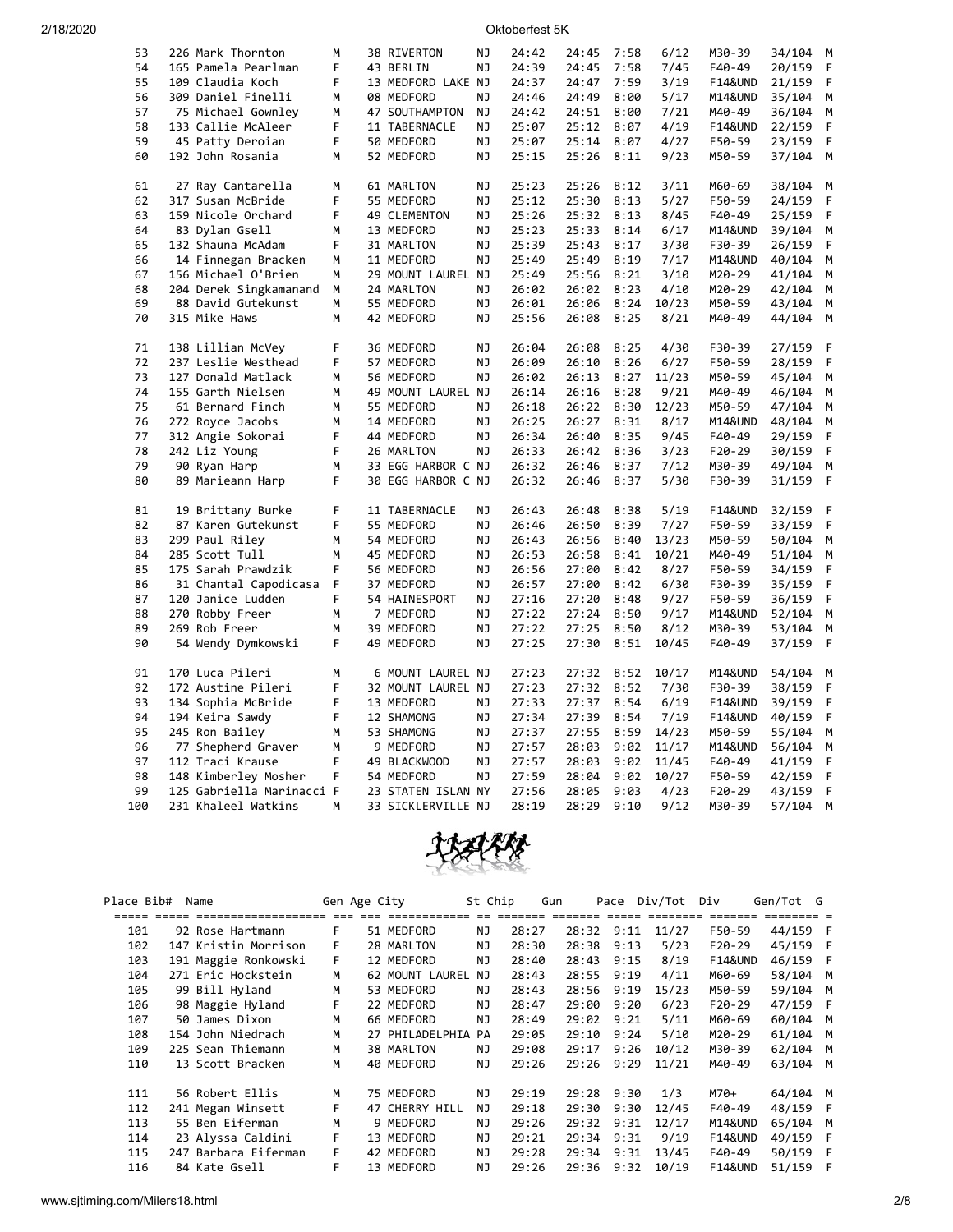| 2/18/2020 |  |  |
|-----------|--|--|
|           |  |  |

Oktoberfest 5K

| 117 | 67 Maria Gamble           | F  | 45 MEDFORD           | NJ        | 29:27 | 29:49       | 9:36 | 14/45 | F40-49             | 52/159 | F            |
|-----|---------------------------|----|----------------------|-----------|-------|-------------|------|-------|--------------------|--------|--------------|
| 118 | 294 Samantha Gardner      | F  | 20 MARLTON           | <b>NJ</b> | 29:37 | 29:49       | 9:36 | 7/23  | $F20-29$           | 53/159 | F            |
| 119 | 110 McKenna Krakowiecki F |    | 13 MEDFORD           | NJ        | 29:40 | 29:49       | 9:36 | 11/19 | <b>F14&amp;UND</b> | 54/159 | F            |
| 120 | 35 Benjamin Clark         | M  | 48 MEDFORD           | NJ        | 29:35 | 29:54       | 9:38 | 12/21 | M40-49             | 66/104 | M            |
|     |                           |    |                      |           |       |             |      |       |                    |        |              |
| 121 | 189 Frank Romond          | М  | 61 LUMBERTON         | ΝJ        | 29:48 | 29:57       | 9:39 | 6/11  | M60-69             | 67/104 | M            |
| 122 | 100 Jerome James          | M  | 25 WILLINGBORO       | <b>NJ</b> | 29:46 | 30:00       | 9:40 | 6/10  | M20-29             | 68/104 | M            |
| 123 | 190 Kaitlyn Ronkowski     | F  | 12 MEDFORD           | NJ        | 29:57 | 30:00       | 9:40 | 12/19 | <b>F14&amp;UND</b> | 55/159 | F            |
| 124 | 281 Sheldon Scott         | м  | 43 WILLINGBORO       | NJ        | 29:54 | 30:01       | 9:40 | 13/21 | M40-49             | 69/104 | М            |
| 125 | 224 Laura Tedesco         | F  | 12 MEDFORD           | NJ        | 30:01 | 30:04       | 9:41 | 13/19 | <b>F14&amp;UND</b> | 56/159 | F            |
| 126 | 261 Colleen Ronkowski     | F  | 41 MEDFORD           | NJ        | 30:00 | 30:05       | 9:41 | 15/45 | F40-49             | 57/159 | F            |
| 127 | 211 Danielle Starn        | F  | 36 MILLVILLE         | NJ        | 29:48 | 30:07       | 9:42 | 8/30  | F30-39             | 58/159 | F            |
| 128 | 275 Barbie Metzger        | F  | 47 CLAYTON           | NJ        | 30:04 | 30:12       | 9:44 | 16/45 | F40-49             | 59/159 | F            |
| 129 | 49 Joanna Distasi         | F  | 65 MEDFORD           | NJ        | 30:01 | 30:15       | 9:45 | 1/8   | F60-69             | 60/159 | F            |
| 130 | 116 Mindi Lamb            | F  | 35 SOUTHAMPTON       | NJ        | 30:05 | 30:18       | 9:46 | 9/30  | F30-39             | 61/159 | $\mathsf{F}$ |
|     |                           |    |                      |           |       |             |      |       |                    |        |              |
| 131 | 149 Philip Narozanick     | М  | 28 MEDFORD           | NJ        | 30:14 | 30:25       | 9:48 | 7/10  | M20-29             | 70/104 | M            |
| 132 | 180 Jack Rabbit           | M  | 49 MEDFORD           | NJ        | 30:23 | 30:28       | 9:49 | 14/21 | M40-49             | 71/104 | M            |
| 133 | 42 Alex Deflavis          | M  | 65 CHERRY HILL       | <b>NJ</b> | 30:12 | 30:32       | 9:50 | 7/11  | M60-69             | 72/104 | M            |
| 134 | 6 James Baliko            | М  | 52 CHERRY HILL       | NJ.       | 30:14 | 30:33       | 9:50 | 16/23 | M50-59             | 73/104 | M            |
| 135 | 227 Cora Torres           | F  | 48 PHILADELPHIA PA   |           | 30:14 | 30:33       | 9:50 | 17/45 | F40-49             | 62/159 | F            |
| 136 | 218 Kathleen Sullivan     | F. | 51 NEW EGYPT         | NJ        | 30:32 | 30:37       | 9:52 | 12/27 | F50-59             | 63/159 | F            |
| 137 | 158 Reagan Oliveri        | F  | 24 MANTUA            | NJ        | 30:42 | 30:47       | 9:55 | 8/23  | $F20-29$           | 64/159 | F            |
| 138 | 140 Jim Meehan            | М  | 41 MEDFORD           | NJ        | 30:45 | 30:48       | 9:55 | 15/21 | M40-49             | 74/104 | M            |
| 139 | 141 James Meehan          | М  | 11 MEDFORD           | NJ        | 30:45 | 30:48       | 9:55 | 13/17 | M14&UND            | 75/104 | M            |
| 140 | 157 Scott Oliveri         | М  | 52 MANTUA            | NJ        | 30:44 | 30:49       | 9:55 | 17/23 | M50-59             | 76/104 | M            |
|     |                           |    |                      |           |       |             |      |       |                    |        |              |
| 141 | 243 Stephanie Zack        | F  | <b>42 VINCENTOWN</b> | NJ        | 30:37 | 30:51       | 9:56 | 18/45 | F40-49             | 65/159 | F            |
| 142 | 97 Laurie Hyland          | F  | 51 MEDFORD           | <b>NJ</b> | 30:41 | 30:55       | 9:57 | 13/27 | F50-59             | 66/159 | F            |
| 143 | 81 Susan Greenwood        | F  | 69 VOORHEES          | <b>NJ</b> | 30:48 | 31:00       | 9:59 | 2/8   | F60-69             | 67/159 | F            |
| 144 | 144 Farah Morgan          | F  | 39 BERLIN            | <b>NJ</b> | 31:02 | 31:13 10:03 |      | 10/30 | F30-39             | 68/159 | F            |
| 145 | 166 Kaitlyn Pettit        | F. | 31 MEDFORD           | <b>NJ</b> | 31:00 | 31:15 10:04 |      | 11/30 | F30-39             | 69/159 | F            |
| 146 | 167 Shawn Pettit          | м  | 33 MEDFORD           | NJ        | 30:59 | 31:15 10:04 |      | 11/12 | M30-39             | 77/104 | М            |
| 147 | 96 Tammy Hudes            | F. | 55 MEDFORD           | NJ        | 31:06 | 31:20 10:06 |      | 14/27 | F50-59             | 70/159 | F            |
| 148 | 24 Andre Caldini          | М  | 47 MEDFORD           | <b>NJ</b> | 31:29 | 31:42 10:12 |      | 16/21 | M40-49             | 78/104 | M            |
| 149 | 66 Katey Freund           | F  | 12 MEDFORD           | NJ        | 31:33 | 31:42 10:12 |      | 14/19 | <b>F14&amp;UND</b> | 71/159 | F            |
| 150 | 300 Elena Garistina       | F  | 12 MEDFORD           | NJ        | 31:37 | 31:45 10:13 |      | 15/19 | <b>F14&amp;UND</b> | 72/159 | F            |
|     |                           |    |                      |           |       |             |      |       |                    |        |              |



| Place Bib# | Name                                                                                                         |    |    | Gen Age City       |           | St Chip | Gun         | Pace        | Div/Tot | Div                | Gen/Tot G |     |
|------------|--------------------------------------------------------------------------------------------------------------|----|----|--------------------|-----------|---------|-------------|-------------|---------|--------------------|-----------|-----|
|            | <u>soor ooks concerterenteren een een besterenten en ookste ookste colon besteen besten ookste bestekt t</u> |    |    |                    |           |         |             |             |         |                    |           |     |
| 151        | 103 Jenna Jordan                                                                                             | F. |    | 25 MARLTON         | NJ        | 31:44   |             | 31:52 10:16 | 9/23    | $F20-29$           | 73/159 F  |     |
| 152        | 307 Allyson Marsdale                                                                                         | F  |    | 26 MEDFORD         | NJ.       | 31:50   |             | 31:57 10:17 | 10/23   | $F20-29$           | 74/159    | - F |
| 153        | 311 Samantha Loshiavo                                                                                        | F  |    | 28 MEDFORD         | NJ        | 31:50   | 31:58 10:18 |             | 11/23   | $F20-29$           | 75/159    | - F |
| 154        | 266 Debbie Bujanowski                                                                                        | F. |    | 55 RIVERSIDE       | NJ        | 31:59   |             | 32:14 10:23 | 15/27   | F50-59             | 76/159    | F   |
| 155        | 113 Samantha Kristie                                                                                         | F  |    | 20 MARLTON         | NJ.       | 32:03   |             | 32:15 10:23 | 12/23   | $F20-29$           | 77/159    | F   |
| 156        | 301 Luz Bassoulo                                                                                             | F  | 43 |                    | NJ        | 32:22   |             | 32:30 10:28 | 19/45   | F40-49             | 78/159    | F   |
| 157        | 287 Vanessa Sowinski                                                                                         | F  |    | 35 CHERRY HILL     | <b>NJ</b> | 32:26   |             | 32:34 10:29 | 12/30   | F30-39             | 79/159    | -F  |
| 158        | 288 Jenna Cantarella                                                                                         | F. |    | 28 MARLTON         | NJ        | 32:29   |             | 32:36 10:30 | 13/23   | $F20-29$           | 80/159    | F   |
| 159        | 186 Margaret Ritson                                                                                          | F. |    | 58 HAMMONTON       | ΝJ        | 32:35   |             | 32:52 10:35 | 16/27   | F50-59             | 81/159    | F   |
| 160        | 193 Aidan Saul                                                                                               | M  |    | 13 MEDFORD         | ΝJ        | 32:53   |             | 33:03 10:39 | 14/17   | M14&UND            | 79/104 M  |     |
|            |                                                                                                              |    |    |                    |           |         |             |             |         |                    |           |     |
| 161        | 70 Kathleen Gherdan                                                                                          | F  |    | 45 CHERRY HILL     | NJ        | 32:56   | 33:09 10:40 |             | 20/45   | F40-49             | 82/159 F  |     |
| 162        | 169 Staci Piccoli                                                                                            | F  |    | 40 BERLIN          | NJ        | 32:57   | 33:09 10:40 |             | 21/45   | F40-49             | 83/159    | - F |
| 163        | 215 Melissa Stevens                                                                                          | F  |    | 41 MEDFORD         | ΝJ        | 32:55   |             | 33:11 10:41 | 22/45   | F40-49             | 84/159    | F   |
| 164        | 220 Allison Tamburrino                                                                                       | F  |    | 44 CHERRY HILL     | ΝJ        | 32:59   | 33:12 10:41 |             | 23/45   | F40-49             | 85/159    | F   |
| 165        | 40 Heather Curilla                                                                                           | F  |    | 40 MEDFORD         | NJ        | 32:56   |             | 33:12 10:42 | 24/45   | F40-49             | 86/159    | F   |
| 166        | 210 Christine Sopourn                                                                                        | F  |    | 39 MEDFORD         | NJ.       | 32:57   |             | 33:13 10:42 | 13/30   | F30-39             | 87/159    | F   |
| 167        | 297 Lauren Whitney                                                                                           | F  |    | 38 MEDFORD         | ΝJ        | 33:09   |             | 33:26 10:46 | 14/30   | F30-39             | 88/159    | - F |
| 168        | 319 Lynn Mavracic                                                                                            | F  |    | 49 MEDFORD         | NJ.       | 33:08   |             | 33:26 10:46 | 25/45   | F40-49             | 89/159    | F   |
| 169        | 282 Geraldine Scott                                                                                          | F  |    | 47 SOUTHAMPTON     | NJ.       | 33:13   |             | 33:30 10:47 | 26/45   | F40-49             | 90/159    | F   |
| 170        | 280 Amanda Ross                                                                                              | F  |    | 28 ROEBLING        | NJ        | 33:29   |             | 33:35 10:49 | 14/23   | $F20-29$           | 91/159    | - F |
|            |                                                                                                              |    |    |                    |           |         |             |             |         |                    |           |     |
| 171        | 85 Lucas Gsell                                                                                               | M  |    | 8 MEDFORD          | ΝJ        | 33:27   |             | 33:37 10:50 | 15/17   | <b>M14&amp;UND</b> | 80/104 M  |     |
| 172        | 187 Kim Robinson                                                                                             | F  |    | 43 MARLTON         | NJ        | 33:34   | 33:42 10:51 |             | 27/45   | F40-49             | 92/159    | - F |
| 173        | 34 Jim Cheetham                                                                                              | M  |    | 42 MOUNT LAUREL NJ |           | 33:34   | 33:42 10:51 |             | 17/21   | M40-49             | 81/104    | M   |
| 174        | 82 Chris Gsell                                                                                               | M  |    | 45 MEDFORD         | NJ        | 33:33   |             | 33:44 10:52 | 18/21   | M40-49             | 82/104    | M   |
| 175        | 302 Jennifer Brooks                                                                                          | F  |    | 43 MEDFORD         | NJ        | 33:32   |             | 33:47 10:53 | 28/45   | F40-49             | 93/159    | F   |
| 176        | 289 Pam Kusnirik                                                                                             | F  |    | 45 MEDFORD         | NJ        | 33:31   |             | 33:47 10:53 | 29/45   | F40-49             | 94/159    | F   |
| 177        | 71 Anna Marie Giova                                                                                          | F  |    | 33 MARLTON         | NJ        | 33:40   |             | 33:52 10:54 | 15/30   | F30-39             | 95/159    | F   |
| 178        | 76 Ryan Graver                                                                                               | F  |    | 39 MEDFORD         | NJ.       | 33:52   |             | 33:59 10:56 | 16/30   | F30-39             | 96/159    | F   |
| 179        | 234 Emma Wesner                                                                                              | F  |    | 18 SOUTHAMPTON     | NJ        | 33:52   | 34:06 10:59 |             | 2/4     | $F15-19$           | 97/159    | F   |
| 180        | 305 Anna Wesner                                                                                              | F  |    | 30 MEDFORD         | NJ        | 33:52   |             | 34:06 10:59 | 17/30   | F30-39             | 98/159    | - F |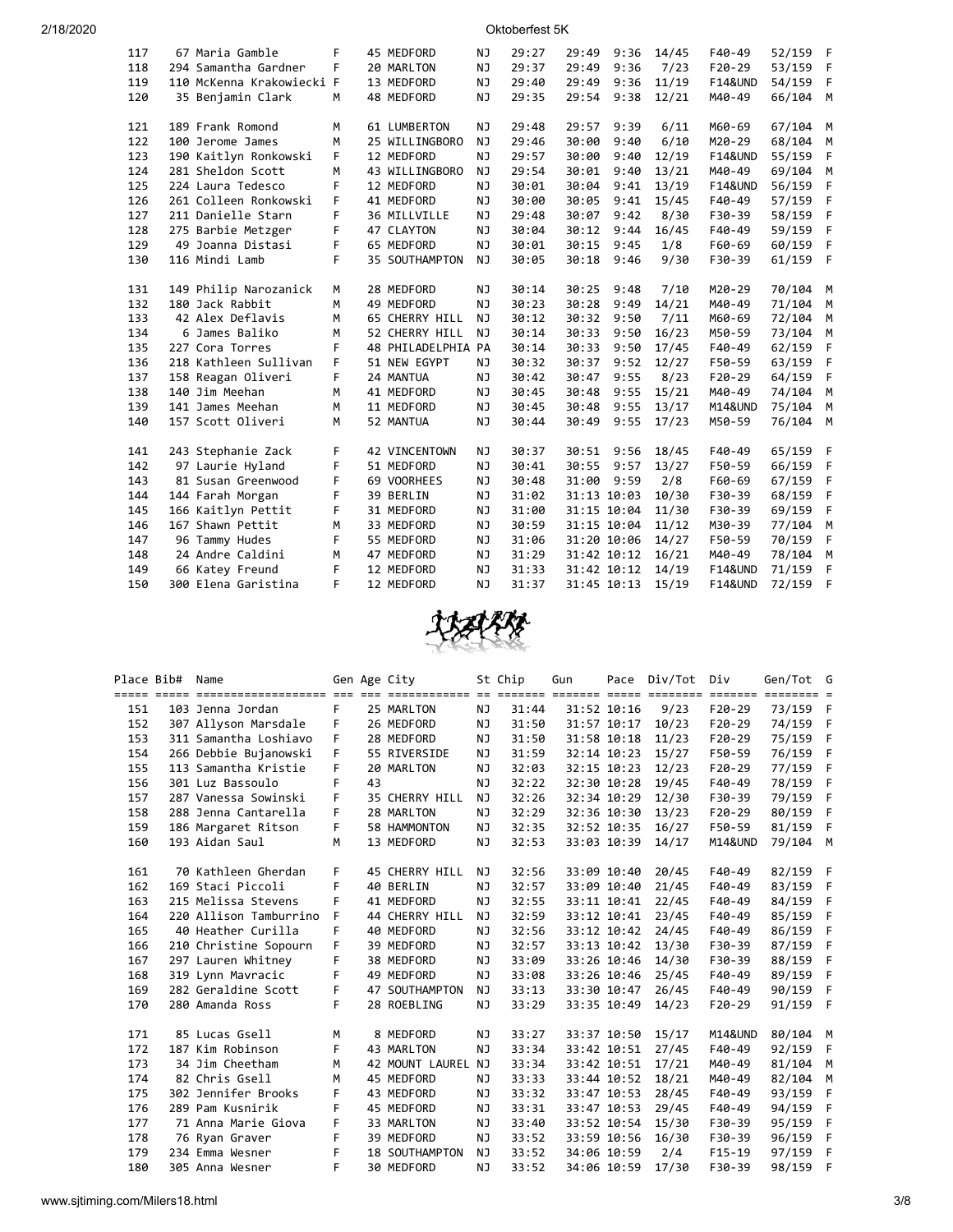| 181 | 177 Patrick Progar   | м  | 58 MEDFORD         | NJ  | 33:57 | 34:12 11:01 | 18/23 | M50-59   | 83/104 M  |     |
|-----|----------------------|----|--------------------|-----|-------|-------------|-------|----------|-----------|-----|
| 182 | 232 Kelsey Weir      | F  | 27 MARLTON         | NJ  | 34:05 | 34:16 11:02 | 15/23 | $F20-29$ | 99/159    | - F |
| 183 | 233 Philip Weir      | M  | 29 MARLTON         | ΝJ  | 34:05 | 34:16 11:02 | 8/10  | M20-29   | 84/104    | M   |
| 184 | 152 Bill Neely       | M  | 45 HAMILTON        | NJ  | 34:01 | 34:22 11:04 | 19/21 | M40-49   | 85/104    | M   |
| 185 | 143 Sharon Moeller   |    | 52 BENSALEM        | PA  | 34:13 | 34:31 11:07 | 17/27 | F50-59   | 100/159   | - F |
| 186 | 41 Michele Dayoub    | F  | 64 LANSDALE        | PA  | 34:12 | 34:33 11:07 | 3/8   | F60-69   | 101/159   | - F |
| 187 | 93 Deanna Higgins    | F  | 50 MEDFORD         | NJ  | 34:14 | 34:33 11:07 | 18/27 | F50-59   | 102/159   | F   |
| 188 | 198 Karen Schonberg  | F  | 60 MEDFORD         | NJ  | 34:14 | 34:33 11:08 | 4/8   | F60-69   | 103/159   | F   |
| 189 | 318 Vieniel Batista  | м  | 22 MEDFORD         | NJ  | 34:28 | 34:41 11:10 | 9/10  | M20-29   | 86/104    | M   |
| 190 | 268 Mary Dagney      | F  | 43 MEDFORD         | ΝJ  | 34:23 | 34:46 11:12 | 30/45 | F40-49   | 104/159 F |     |
|     |                      |    |                    |     |       |             |       |          |           |     |
| 191 | 230 Nicole Walker    | F. | 44 PHILADELPHIA PA |     | 34:29 | 34:47 11:12 | 31/45 | F40-49   | 105/159 F |     |
| 192 | 15 Amy Brandt        | F  | 51 VOORHEES        | ΝJ  | 34:41 | 34:52 11:14 | 19/27 | F50-59   | 106/159 F |     |
| 193 | 145 Braeden Morganti | м  | 10 MEDFORD LAKE NJ |     | 34:43 | 35:01 11:17 | 16/17 | M14&UND  | 87/104    | M   |
| 194 | 267 Steve Cooper     | M  | 71 VINCENTOWN      | NJ. | 34:58 | 35:08 11:19 | 2/3   | M70+     | 88/104    | M   |
| 195 | 105 Laura Kammerer   | F  | 39 MOUNT LAUREL    | NJ  | 34:52 | 35:16 11:21 | 18/30 | F30-39   | 107/159   | F   |
| 196 | 208 Amanda Smith     | F  | 39 SHAMONG         | ΝJ  | 34:56 | 35:18 11:22 | 19/30 | F30-39   | 108/159   | F   |
| 197 | 57 Nidhi Empaynado   | F  | 45 MARLTON         | NJ  | 35:16 | 35:23 11:24 | 32/45 | F40-49   | 109/159   | - F |
| 198 | 214 Diann Stephens   | F  | 51 VINCENTOWN      | NJ  | 35:37 | 35:59 11:35 | 20/27 | F50-59   | 110/159   | F   |
| 199 | 162 Jessica Panati   | F  | 54 MEDFORD         | NJ  | 35:49 | 36:03 11:36 | 21/27 | F50-59   | 111/159   | F   |
| 200 | 135 Stacy McClintock | F. | 43 MEDFORD LAKE NJ |     | 35:45 | 36:03 11:37 | 33/45 | F40-49   | 112/159   | F   |
|     |                      |    |                    |     |       |             |       |          |           |     |



|     | Place Bib# | Name                      |    | Gen Age City       |           | St Chip | Gun         |             | Pace Div/Tot Div |            | Gen/Tot G       |    |
|-----|------------|---------------------------|----|--------------------|-----------|---------|-------------|-------------|------------------|------------|-----------------|----|
| 201 |            | 36 Mary Clark             | F. | 48 MEDFORD         | ΝJ        | 35:45   |             | 36:05 11:37 | 34/45            | F40-49     | 113/159         | F  |
| 202 |            | 182 Larry Remaley         | М  | 49 MEDFORD LAKE NJ |           | 35:44   |             | 36:06 11:37 | 20/21            | M40-49     | 89/104          | М  |
| 203 |            | 164 Matthew Parker        | M  | 51 WESTMONT        | ΝJ        | 35:44   |             | 36:06 11:38 | 19/23            | M50-59     | 90/104          | М  |
| 204 |            | 235 Lauren West           | F  | 26 MARLTON         | ΝJ        | 35:59   |             | 36:06 11:38 | 16/23            | $F20-29$   | 114/159         | F  |
| 205 |            | 65 Matthew Fredrick       | M  | 27 MARLTON         | ΝJ        | 35:59   |             | 36:06 11:38 | 10/10            | M20-29     | 91/104          | M  |
| 206 |            | 279 Lindsay Risser        | F  | 11 MEDFORD         | ΝJ        | 35:53   |             | 36:07 11:38 | 16/19            |            | F14&UND 115/159 | F  |
| 207 |            | 278 Erica Risser          | F  | 36 MEDFORD         | NJ        | 35:53   |             | 36:07 11:38 | 20/30            | F30-39     | 116/159         | F  |
| 208 |            | 115 Michael Lafty         | M  | 56 PHILADELPHIA PA |           | 36:05   |             | 36:23 11:43 | 20/23            | M50-59     | 92/104          | M  |
| 209 |            | 121 Jacqueline Lukaszew F |    | 51 TOWNSEND        | DE        | 36:16   |             | 36:32 11:46 | 22/27            | F50-59     | 117/159         | F  |
| 210 |            | 4 Margaret Ahmed          | F. | 53 TOMS RIVER      | ΝJ        | 36:24   |             | 36:35 11:47 | 23/27            | F50-59     | 118/159         | F  |
| 211 |            | 203 Rachael Shugars       | F  | 32 PENNSAUKEN      | ΝJ        | 36:21   |             | 36:35 11:47 | 21/30            | F30-39     | 119/159         | F  |
| 212 |            | 273 Teresa Lerch          | F  | 41 MULLICA HILL NJ |           | 36:37   |             | 36:37 11:47 | 35/45            | F40-49     | 120/159         | F. |
| 213 |            | 8 Megan Bandomer          | F  | 21 MEDFORD         | ΝJ        | 36:19   |             | 36:40 11:49 | 17/23            | F20-29     | 121/159         | F  |
| 214 |            | 181 Donna Remaley         | F  | 49 MEDFORD LAKE NJ |           | 36:21   |             | 36:43 11:49 | 36/45            | F40-49     | 122/159         | F  |
| 215 |            | 7 Brigid Bandomer         | F  | 49 MEDFORD LAKE NJ |           | 36:21   |             | 36:43 11:49 | 37/45            | F40-49     | 123/159         | F  |
| 216 |            | 10 Kelly Behrens          | F  | 48 MARLTON         | ΝJ        | 37:04   |             | 37:16 12:00 | 38/45            | F40-49     | 124/159         | F  |
| 217 |            | 72 Lauren Gliko           | F  | 39 MEDFORD         | ΝJ        | 37:14   |             | 37:27 12:04 | 22/30            | F30-39     | 125/159         | F  |
| 218 |            | 9 Carol Beamer            | F  | 59 VINCENTOWN      | NJ        | 37:17   |             | 37:30 12:04 | 24/27            | F50-59     | 126/159         | F  |
| 219 |            | 58 Lauren Ferry           | F  | 54 MEDFORD         | NJ        | 37:18   |             | 37:33 12:05 | 25/27            | F50-59     | 127/159         | F  |
| 220 |            | 126 Noel Marini           | F  | 37 MEDFORD         | NJ        | 37:27   |             | 37:34 12:06 | 23/30            | F30-39     | 128/159         | F. |
| 221 |            | 94 Julie Hoffmann         | F  | 40 MEDFORD LAKE NJ |           | 37:27   |             | 37:34 12:06 | 39/45            | F40-49     | 129/159         | F  |
| 222 |            | 59 Hannah Filip           | F  | 9 MEDFORD          | <b>NJ</b> | 38:02   |             | 38:14 12:19 | 17/19            |            | F14&UND 130/159 | F  |
| 223 |            | 249 Elaine Filip          | F  | 49 MEDFORD         | NJ        | 38:02   |             | 38:15 12:19 | 40/45            | F40-49     | 131/159         | F  |
| 224 |            | 130 Alexis Mattio         | F  | 15 SOUTHAMPTON     | ΝJ        | 38:15   |             | 38:22 12:21 | 3/4              | $F15-19$   | 132/159         | F  |
| 225 |            | 239 Diana Williams        | F  | 27 SICKLERVILLE NJ |           | 38:16   |             | 38:27 12:23 | 18/23            | F20-29     | 133/159         | F  |
| 226 |            | 176 Frank Profero         | м  | 66 SHILOH          | ΝJ        | 38:22   |             | 38:32 12:24 | 8/11             | M60-69     | 93/104          | M  |
| 227 |            | 221 Annemarie Tatum       | F  | 42 TABERNACLE      | ΝJ        | 38:58   |             | 39:08 12:36 | 41/45            | F40-49     | 134/159         | F  |
| 228 |            | 222 Avery Tatum           | F  | 14 TABERNACLE      | ΝJ        | 38:58   |             | 39:10 12:37 | 18/19            |            | F14&UND 135/159 | F  |
| 229 |            | 183 Jamie Reuter          | M  | 36 VINCENTOWN      | NJ        | 38:54   |             | 39:15 12:38 | 12/12            | M30-39     | 94/104          | M  |
| 230 |            | 223 Brandon Taylor        | M  | 14 MEDFORD         | NJ        | 38:54   |             | 39:16 12:38 | 17/17            | M14&UND    | 95/104          | М  |
| 231 |            | 206 Paul Slominski        | M  | 52 MEDFORD         | ΝJ        | 39:10   |             | 39:27 12:42 | 21/23            | M50-59     | 96/104          | М  |
| 232 |            | 207 Jo An Slominski       | F  | 50 MEDFORD         | ΝJ        | 39:13   |             | 39:31 12:43 | 26/27            | F50-59     | 136/159         | F  |
| 233 |            | 251 Katelyn Harodetsky    | F  | 27 MARLTON         | ΝJ        | 39:14   |             | 39:31 12:43 | 19/23            | F20-29     | 137/159         | F  |
| 234 |            | 229 John Waldron          | M  | 66 MEDFORD         | ΝJ        | 39:25   |             | 39:35 12:45 | 9/11             | M60-69     | 97/104          | М  |
| 235 |            | 228 Kathy Waldron         | F  | 65 MEDFORD         | ΝJ        | 39:25   |             | 39:35 12:45 | 5/8              | F60-69     | 138/159         | F  |
| 236 |            | 95 Jennifer Huber         | F  | 29 MARLTON         | ΝJ        | 40:07   |             | 40:16 12:58 | 20/23            | F20-29     | 139/159         | F  |
| 237 |            | 185 Jacqueline Riley      | F  | 21 SOUTH AMBOY     | ΝJ        | 40:35   |             | 40:35 13:04 | 21/23            | $F20-29$   | 140/159         | F  |
| 238 |            | 250 Liya Freund           | F  | 38 MEDFORD         | ΝJ        | 40:36   |             | 40:46 13:07 | 24/30            | F30-39     | 141/159         | F  |
| 239 |            | 199 Deron Schwager        | М  | 50 MARLTON         | NJ        | 40:29   |             | 40:49 13:09 | 22/23            | M50-59     | 98/104          | M  |
| 240 |            | 129 Marissa Mattio        | F. | 15 SOUTHAMPTON     | NJ.       | 40:52   |             | 40:52 13:10 | 4/4              | $F15 - 19$ | 142/159         | F  |
| 241 |            | 106 Erin Kazmierski-Fur F |    | 43 MEDFORD LAKE NJ |           | 41:06   |             | 41:24 13:20 | 42/45            | F40-49     | 143/159         | F  |
| 242 |            | 179 Ali Pures             | F  | 42 MEDFORD LAKE NJ |           | 41:09   |             | 41:26 13:21 | 43/45            | F40-49     | 144/159         | F  |
| 243 |            | 12 Heidi Bouchard         | F  | 37 MEDFORD LAKE NJ |           | 41:09   | 41:27 13:21 |             | 25/30            | F30-39     | 145/159         | F  |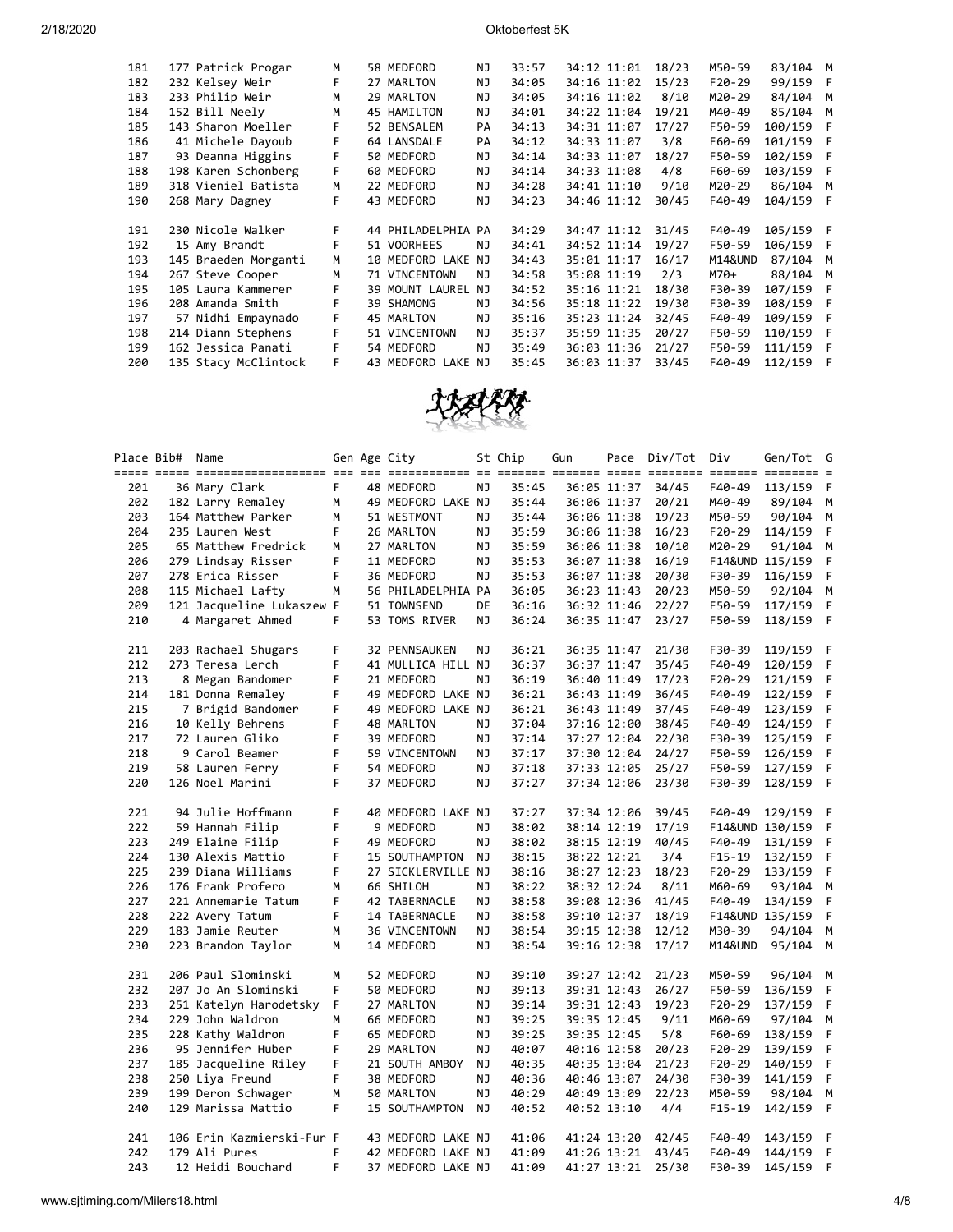| 244 | 128 Renee Mattio  |   | 50 SOUTHAMPTON     | NJ. | 42:18 | 42:24 13:39 27/27 |       |          | F50-59 146/159 F |  |
|-----|-------------------|---|--------------------|-----|-------|-------------------|-------|----------|------------------|--|
| 245 | 78 Susan Green    |   | 33 RIVERSIDE       | NJ. | 42:26 | 42:32 13:42 26/30 |       | F30-39   | 147/159 F        |  |
| 246 | 79 Mary Green     |   | 64 RIVERSIDE       | NJ. | 42:26 | 42:32 13:42       | 6/8   | F60-69   | 148/159 F        |  |
| 247 | 80 Thomas Green   | м | 65 RIVERSIDE       | N J | 42:26 | 42:33 13:42 10/11 |       | M60-69   | 99/104 M         |  |
| 248 | 5 Al Anderer      | м | 76 MEDFORD         | NJ. | 45:25 | 45:35 14:41       | 3/3   | M70+     | 100/104 M        |  |
| 249 | 91 Amanda Harrity |   | 32 MEDFORD         | NJ. | 45:27 | 45:53 14:46 27/30 |       | F30-39   | 149/159 F        |  |
| 250 | 43 Desiree Deorio |   | 25 PHILADELPHIA PA |     | 45:27 | 45:53 14:46       | 22/23 | $F20-29$ | 150/159 F        |  |



| Place Bib# | Name                  |    | Gen Age City       |     | St Chip                  | Gun | Pace        | Div/Tot | Div      | Gen/Tot G       |   |
|------------|-----------------------|----|--------------------|-----|--------------------------|-----|-------------|---------|----------|-----------------|---|
|            |                       |    |                    |     |                          |     |             |         |          |                 |   |
| 251        | 33 Krysten Carmack    | F. | 32 MEDFORD         | ΝJ  | 46:26                    |     | 46:45 15:03 | 28/30   | F30-39   | 151/159 F       |   |
| 252        | 197 Seth Schonberg    | м  | 66 MEDFORD         | ΝJ  | 48:03                    |     | 48:22 15:34 | 11/11   | M60-69   | 101/104 M       |   |
| 253        | 293 Chanel McCord     | F. | <b>30 FLORENCE</b> | NJ. | 50:23                    |     | 50:41 16:19 | 29/30   | F30-39   | 152/159 F       |   |
| 254        | 298 Brian Riley       | м  | 58 MEDFORD         | NJ. | 50:30                    |     | 50:46 16:21 | 23/23   | M50-59   | 102/104 M       |   |
| 255        | 104 John Kaelin       | М  | 46 MARLTON         | ΝJ  | 50:31                    |     | 50:55 16:24 | 21/21   | M40-49   | 103/104         | M |
| 256        | 292 Lisa Le           | F  | 34 PEMBERTON       | NJ. | 50:56                    |     | 50:56 16:24 | 30/30   | F30-39   | 153/159         |   |
| 257        | 291 Margaret Reid     | F  | 29 PEMBERTON       | NJ. | 50:56                    |     | 50:56 16:24 | 23/23   | $F20-29$ | 154/159         |   |
| 258        | 303 Molly Kate Hill   | F. | 14 MEDFORD         | NJ. | 51:26                    |     | 51:51 16:42 | 19/19   |          | F14&UND 155/159 |   |
| 259        | 304 Danny Hill        | М  | 18 MEDFORD         | NJ. | 51:24                    |     | 51:52 16:42 | 4/4     | M15-19   | 104/104 M       |   |
| 260        | 30 Grace Capato       | F  | 63 MOUNT LAUREL NJ |     | 52:30                    |     | 52:30 16:54 | 7/8     | F60-69   | 156/159         |   |
| 261        | 238 Michelle Whalen   | F. | 45 SEWELL          |     | NJ 1:01:38 1:02:04 19:59 |     |             | 44/45   | F40-49   | 157/159 F       |   |
| 262        | 142 Nancy Melendez    | F  | 46 VINELAND        |     | NJ 1:01:38 1:02:04 19:59 |     |             | 45/45   | F40-49   | 158/159         | E |
| 263        | 69 Deborah Gentilello | F  | 66 MEDFORD         |     | NJ 1:03:12 1:03:37 20:29 |     |             | 8/8     | F60-69   | 159/159         |   |



Award Listings

### OVERALL WINNERS TOP 3 SCORE

### TOP MALE FINISHERS

| Place Bib# | Name                 | Ag City            |    | St Chip | Gun   |
|------------|----------------------|--------------------|----|---------|-------|
|            |                      |                    |    |         |       |
| 1          | 21 Robert Buzby      | 25 MEDFORD         | ΝJ | 17:37   | 17:38 |
| 2          | 32 Marco Cardoso     | 46 SAYREVILLE      | NJ | 17:59   | 18:00 |
| 3          | 51 Kevin Doyle       | 55 MEDFORD         | NJ | 19:31   | 19:31 |
| 4          | 124 Frank Maneri     | 56 MEDFORD         | NJ | 19:50   | 19:51 |
| 5          | 26 Aaron Caldwell    | 18 MEDFORD LAKE NJ |    | 20:00   | 20:01 |
| 6          | 20 Daniel Burke      | 33 VINCENTOWN      | NJ | 20:09   | 20:11 |
| 7          | 119 Derek Livingston | 43 MEDFORD         | ΝJ | 20:28   | 20:30 |
| 8          | 248 Ronnie Fagan     | 35 TABERNACLE      | ΝJ | 20:47   | 20:48 |
| 9          | 52 Flynn Dymkowski   | 16 MEDFORD         | NJ | 21:01   | 21:02 |
| 10         | 37 Stan Cooper       | 59 CHERRY HILL     | ΝJ | 21:10   | 21:11 |

### TOP FEMALE FINISHERS

| Place Bib#    | Name                  | Ag City            |    | St Chip | Gun   |
|---------------|-----------------------|--------------------|----|---------|-------|
|               |                       |                    |    |         |       |
| 1             | 264 Megan Soltysik    | 35 SHAMONG         | ΝJ | 19:46   | 19:48 |
| $\mathcal{P}$ | 101 Jeanelle Jamison  | 39 MEDFORD         | ΝJ | 20:48   | 21:05 |
| 3             | 236 Shannon Westhead  | 24 MEDFORD         | ΝJ | 21:14   | 21:16 |
| 4             | 108 Sydney Kiernan    | 13 MEDFORD         | NJ | 22:03   | 22:05 |
| 5.            | 254 Ruth Hunter       | 44 MEDFORD         | NJ | 22:28   | 22:31 |
| 6             | 195 Shelby Schneeweis | 26 MARLTON         | NJ | 22:36   | 22:38 |
| 7             | 257 Katrina Lacovara  | 47 MEDFORD         | NJ | 22:39   | 22:43 |
| 8             | 283 Rachel Simmons    | 31 LUMBERTON       | NJ | 22:56   | 23:02 |
| 9             | 102 Jessica Jennings  | 29 HADDON HEIGH NJ |    | 23:07   | 23:17 |
| 10            | 244 Silvia Andrews    | 44 MEDFORD         | ΝJ | 23:24   | 23:27 |



TEAM RESULTS

----------------------------------------------------------------------------

----------------------------------------------------------------------------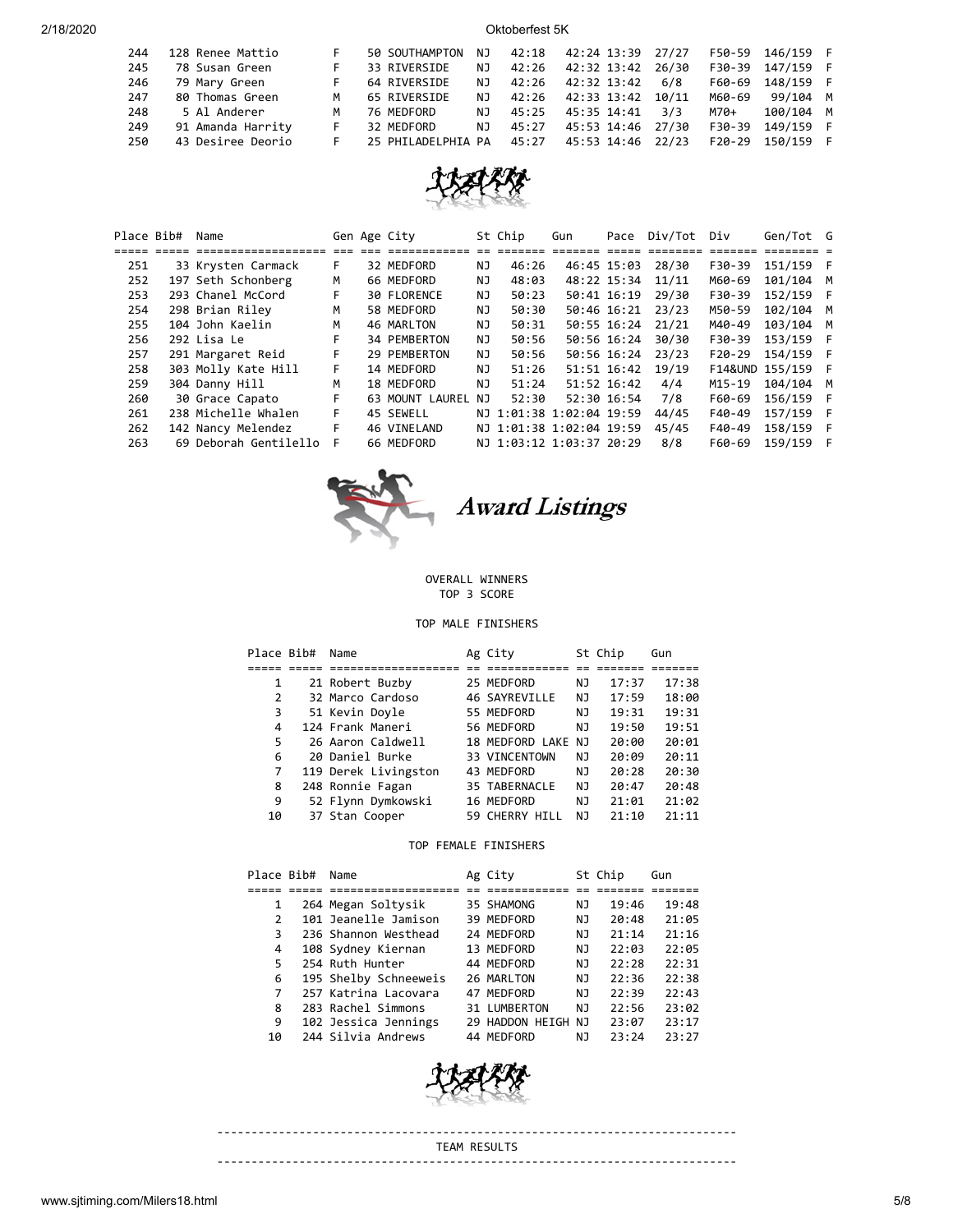|                |                    | 1. 1:00:47 MEDFORD MI( 20:16)<br>=====================                                                |                      |
|----------------|--------------------|-------------------------------------------------------------------------------------------------------|----------------------|
|                | 1 19:48<br>2 20:11 | 264 Megan Soltysik F 35<br>20 Daniel Burke<br>3 20:48 248 Ronnie Fagan<br>4 (21:49) 117 Andy Lazovitz | M 33<br>M 35<br>M 44 |
|                |                    | 2. 1:07:50 MYAA MEDFO( 22:37)                                                                         |                      |
|                |                    | =====================                                                                                 |                      |
|                | 1 19:31            | 51 Kevin Doyle                                                                                        | M 55                 |
|                | 2 23:32            | 260 John Murray                                                                                       | M 53                 |
| 3              | 24:47              | 109 Claudia Koch                                                                                      | F 13                 |
|                |                    | 4 (25:49) 14 Finnegan Bracken                                                                         | M 11                 |
|                |                    | 3. 1:11:46 PROSWIM FI( 23:56)<br>=====================                                                |                      |
| 1              | 23:10              | 60 Martin Finch                                                                                       | M 26                 |
|                |                    | 2 24:13 246 Chuck Bendixen                                                                            | M 50                 |
| $\overline{3}$ |                    | 24:23      62 Patti Ann Finch                                                                         | F 51                 |
|                |                    | 4 (26:22) 61 Bernard Finch                                                                            | M 55                 |
|                |                    |                                                                                                       |                      |
|                |                    | 4. 1:45:41 BUNZ<br>(35:14)<br>====================                                                    |                      |
| 1              | 34:31              | 143 Sharon Moeller                                                                                    | F 52                 |
| 2              | 34:47              |                                                                                                       | F 44                 |
|                |                    | 230 Nicole Walker                                                                                     |                      |





AGE-GROUP RESULTS

### MALE AGE GROUP: 1 - 14 (2 WINNERS)

|    | Place Bib# Name |                    | G Spec Age City |                    |     | St Gun |
|----|-----------------|--------------------|-----------------|--------------------|-----|--------|
|    |                 |                    |                 |                    |     |        |
|    |                 | 1 217 Liam Stoud   |                 | 12 MEDFORD         | NJ. | 23:02  |
|    |                 | 2 253 Rj Hunnewell |                 | 12 MEDFORD         | NJ. | 24:10  |
| 3  |                 | 171 Dominic Pileri |                 | 10 MOUNT LAUREL NJ |     | 24:14  |
| 4  |                 | 46 Armen Deroian   |                 | 13 MEDFORD         | NJ. | 24:37  |
| 5. |                 | 309 Daniel Finelli |                 | 08 MEDFORD         | N.  | 74.49  |

FEMALE AGE GROUP: 1 - 14 (2 WINNERS)

|               | Place Bib# Name |                     | G Spec Age City |                    |     | St Gun |
|---------------|-----------------|---------------------|-----------------|--------------------|-----|--------|
|               |                 |                     |                 |                    |     |        |
| $\mathbf{1}$  |                 | 108 Sydney Kiernan  |                 | 13 MEDFORD         | NJ. | 22:05  |
| $\mathcal{P}$ |                 | 308 Laura Finelli   |                 | 12 MEDFORD         | NJ. | 74:10  |
| 3.            |                 | 109 Claudia Koch    |                 | 13 MEDFORD LAKE NJ |     | 74:47  |
| 4             |                 | 133 Callie McAleer  |                 | 11 TABERNACLE      | N J | 25:12  |
|               |                 | 5 19 Brittany Burke |                 | 11 TABERNACLE      | N J | 26:48  |

MALE AGE GROUP: 15 - 19 (2 WINNERS)

| Place Bib# Name |                    | G Spec Age City |                    |     | St Gun |
|-----------------|--------------------|-----------------|--------------------|-----|--------|
|                 |                    |                 |                    |     |        |
|                 | 26 Aaron Caldwell  |                 | 18 MEDFORD LAKE NJ |     | 20:01  |
|                 | 52 Flynn Dymkowski |                 | 16 MEDFORD         | NJ. | 21:02  |
| 3               | 25 Kevin Caldini   |                 | 15 MEDFORD         | NJ. | 23:41  |
|                 | 4 304 Danny Hill   |                 | 18 MEDFORD         | N J | 51:52  |

### FEMALE AGE GROUP: 15 - 19 (2 WINNERS)

| Place Bib# Name |                      | G Spec Age City |                   |     | St Gun |
|-----------------|----------------------|-----------------|-------------------|-----|--------|
|                 |                      |                 |                   |     |        |
|                 | 1 274 Nicole Mattern |                 | 18 SOMERDALE      | NJ. | 23:40  |
| $\mathcal{P}$   | 234 Emma Wesner      |                 | 18 SOUTHAMPTON NJ |     | 34:06  |
| २               | 130 Alexis Mattio    |                 | 15 SOUTHAMPTON NJ |     | 38:22  |
|                 | 4 129 Marissa Mattio |                 | 15 SOUTHAMPTON NJ |     | 40:52  |

MALE AGE GROUP: 20 - 29 (2 WINNERS)

Place Bib# Name G Spec Age City 5t Gun ===== ===== =================== = ===== === ============ == =======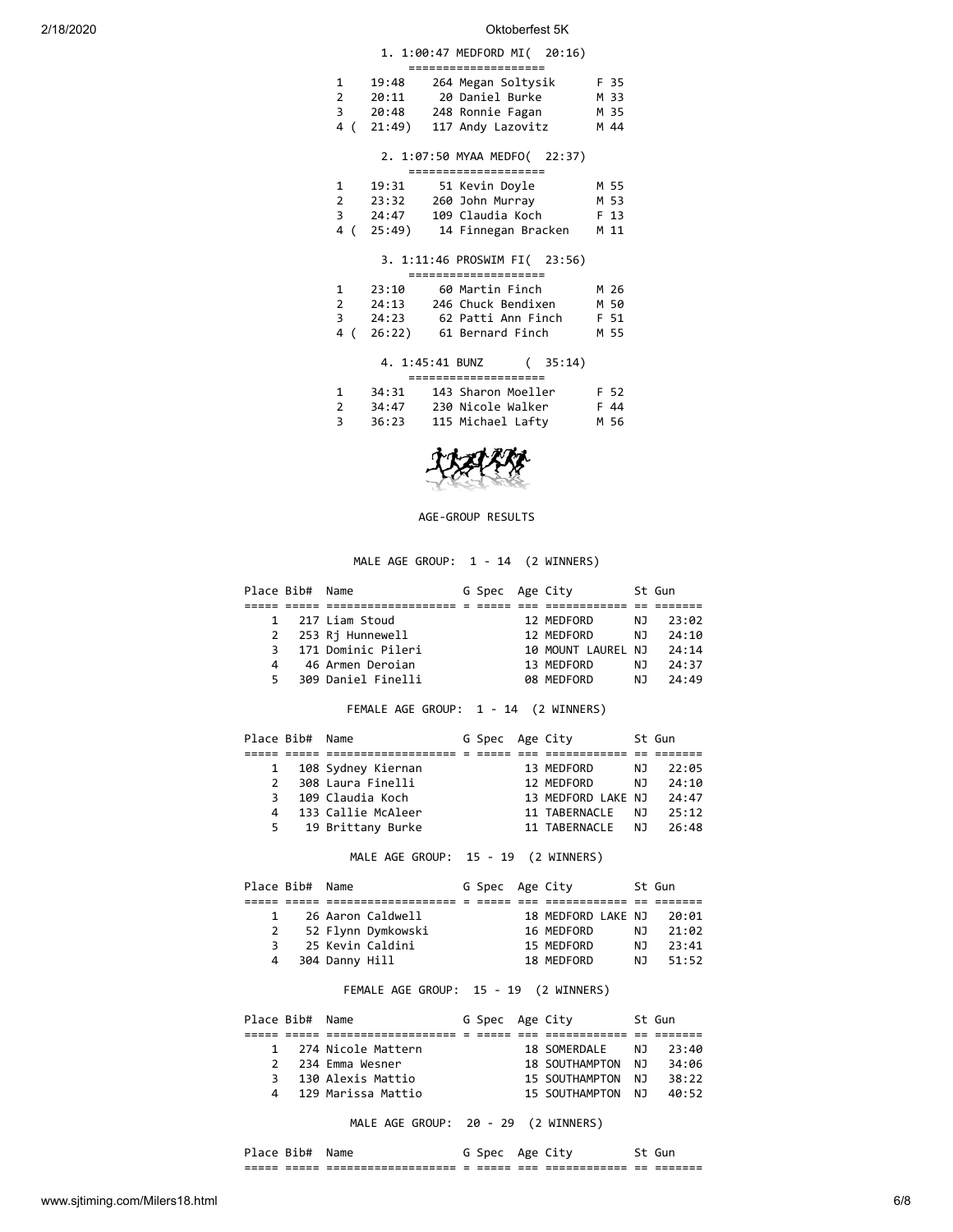|               | 64 Joe Forelli           | 25 MEDFORD NJ 22:41      |       |
|---------------|--------------------------|--------------------------|-------|
| $\mathcal{P}$ | 60 Martin Finch          | 26 MOUNT LAUREL NJ       | 23:10 |
|               | 3 156 Michael O'Brien    | 29 MOUNT LAUREL NJ       | 25:56 |
|               | 4 204 Derek Singkamanand | 24 MARLTON NJ            | 26:02 |
|               | 5 154 John Niedrach      | 27 PHILADELPHIA PA 29:10 |       |

## FEMALE AGE GROUP: 20 - 29 (2 WINNERS)

|   | Place Bib# Name |                         | G Spec Age City |                    |     | St Gun |
|---|-----------------|-------------------------|-----------------|--------------------|-----|--------|
|   |                 |                         |                 |                    |     |        |
|   |                 | 1 195 Shelby Schneeweis |                 | 26 MARLTON         | NJ. | 22:38  |
|   |                 | 2 102 Jessica Jennings  |                 | 29 HADDON HEIGH NJ |     | 23:17  |
|   |                 | 3 242 Liz Young         |                 | 26 MARLTON         | NJ. | 26:42  |
| 4 |                 | 125 Gabriella Marinacci |                 | 23 STATEN ISLAN NY |     | 28:05  |
|   |                 | 5 147 Kristin Morrison  |                 | 28 MARLTON         | NJ. | 28:38  |

## MALE AGE GROUP: 30 - 39 (2 WINNERS)

| Place Bib# Name |                    | G Spec Age City |                    |     | St Gun |
|-----------------|--------------------|-----------------|--------------------|-----|--------|
|                 |                    |                 |                    |     |        |
|                 | 20 Daniel Burke    |                 | 33 VINCENTOWN      | NJ. | 20:11  |
|                 | 2 248 Ronnie Fagan |                 | 35 TABERNACLE      | NJ. | 20:48  |
| 3               | 22 Andrew Caden    |                 | 32 MARLTON         | NJ. | 23:03  |
| 4               | 131 Brian McAdam   |                 | 32 MARLTON         | NJ. | 23:50  |
| 5.              | 173 Dante Pileri   |                 | 39 MOUNT LAUREL NJ |     | 24:28  |

FEMALE AGE GROUP: 30 - 39 (2 WINNERS)

| Place Bib# Name |                        | G Spec Age City |                    |     | St Gun |
|-----------------|------------------------|-----------------|--------------------|-----|--------|
|                 |                        |                 |                    |     |        |
| $\mathbf{1}$    | 283 Rachel Simmons     |                 | 31 LUMBERTON       | NJ  | 23:02  |
|                 | 2 219 Allison Szymczak |                 | 39 MEDFORD         | ΝJ  | 24:37  |
| 3               | 132 Shauna McAdam      |                 | 31 MARLTON         | NJ. | 25:43  |
| 4               | 138 Lillian McVey      |                 | 36 MEDFORD         | NJ. | 26:08  |
|                 | 5 89 Marieann Harp     |                 | 30 EGG HARBOR C NJ |     | 26:46  |

MALE AGE GROUP: 40 - 49 (2 WINNERS)

| Place Bib# Name |                           | G Spec Age City |            |    | St Gun |
|-----------------|---------------------------|-----------------|------------|----|--------|
|                 |                           |                 |            |    |        |
|                 | 1 119 Derek Livingston    |                 | 43 MEDFORD | ΝJ | 20:30  |
|                 | 2 139 Brian McVey         |                 | 40 MEDFORD | ΝJ | 21:47  |
|                 | 3 117 Andy Lazovitz       |                 | 44 MEDFORD | ΝJ | 21:49  |
| 4               | 277 Steve Nicolosi        |                 | 44 CLAYTON | ΝJ | 22:29  |
|                 | 5 178 Michael Przybyszews |                 | 43 MARLTON | N. | 74:19  |

### FEMALE AGE GROUP: 40 - 49 (2 WINNERS)

| Place Bib# Name |                      | G Spec Age City |            |     | St Gun |
|-----------------|----------------------|-----------------|------------|-----|--------|
|                 |                      |                 |            |     |        |
|                 | 254 Ruth Hunter      |                 | 44 MEDFORD | NJ. | 22:31  |
| $\mathcal{P}$   | 257 Katrina Lacovara |                 | 47 MEDFORD | ΝJ  | 22:43  |
| 3               | 244 Silvia Andrews   |                 | 44 MEDFORD | NJ. | 23:27  |
| 4               | 284 Joanne Tull      |                 | 45 MEDFORD | ΝJ  | 23:32  |
| 5.              | 314 Jamie Padulese   |                 | 40 MEDFORD | N.  | 23:38  |
|                 |                      |                 |            |     |        |

## MALE AGE GROUP: 50 - 59 (2 WINNERS)

|    | Place Bib# Name |                         | G Spec Age City |                |     | St Gun |
|----|-----------------|-------------------------|-----------------|----------------|-----|--------|
|    |                 |                         |                 |                |     |        |
|    |                 | 124 Frank Maneri        |                 | 56 MEDFORD     | NJ. | 19:51  |
|    |                 | 2 37 Stan Cooper        |                 | 59 CHERRY HILL | NJ. | 21:11  |
|    |                 | 3 316 Neil Van Aartrijk |                 | 57 MEDFORD     | NJ. | 21:43  |
| 4  |                 | 256 Donald Kasner       |                 | 50 MOORESTOWN  | NJ. | 21:54  |
| 5. |                 | 200 Mitch Schwartz      |                 | 50 MEDFORD     | NJ. | 22:25  |

## FEMALE AGE GROUP: 50 - 59 (2 WINNERS)

| Place Bib# Name |                       | G Spec Age City |            |     | St Gun |
|-----------------|-----------------------|-----------------|------------|-----|--------|
|                 |                       |                 |            |     |        |
|                 | 196 Sharon Schneeweis |                 | 55 MARLTON | NJ. | 74:14  |
| $\mathcal{P}$   | 62 Patti Ann Finch    |                 | 51 MEDFORD | ΝJ  | 24:23  |
| 3               | 2 Lisa Norman         |                 | 55 SHAMONG | N.  | 24:34  |
| 4               | 45 Patty Deroian      |                 | 50 MEDFORD | ΝJ  | 25:14  |
| 5.              | 317 Susan McBride     |                 | 55 MEDFORD | ΝJ  | 25:30  |